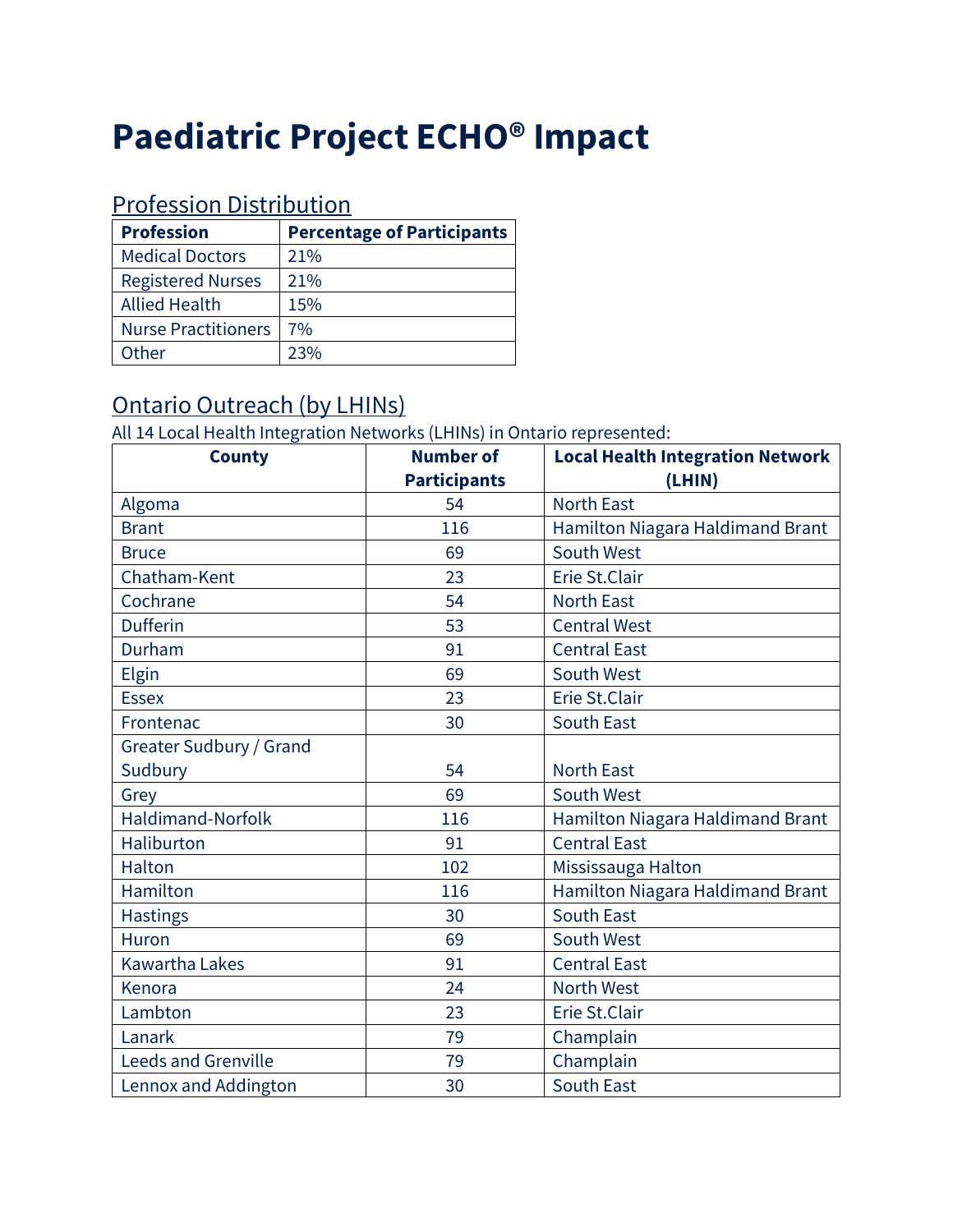| Manitoulin                  | 54  | <b>North East</b>                |
|-----------------------------|-----|----------------------------------|
| Middlesex                   | 69  | South West                       |
| Muskoka                     | 29  | North Simcoe Muskoka             |
| Niagara                     | 116 | Hamilton Niagara Haldimand Brant |
| Nipissing                   | 54  | <b>North East</b>                |
| Northumberland              | 91  | <b>Central East</b>              |
| Ottawa                      | 79  | Champlain                        |
| Oxford                      | 69  | South West                       |
| Parry Sound                 | 54  | <b>North East</b>                |
| Peel                        | 53  | <b>Central West</b>              |
| Perth                       | 69  | South West                       |
| Peterborough                | 91  | <b>Central East</b>              |
| <b>Prescott and Russell</b> | 79  | Champlain                        |
| <b>Prince Edward</b>        | 30  | South East                       |
| <b>Rainy River</b>          | 24  | North West                       |
| Renfrew                     | 79  | Champlain                        |
| Simcoe                      | 29  | North Simcoe Muskoka             |
| Stormont, Dundas &          |     |                                  |
| Glengarry                   | 79  | Champlain                        |
| Sudbury                     | 54  | <b>North East</b>                |
| <b>Thunder Bay</b>          | 24  | <b>North West</b>                |
| Timiskaming                 | 54  | North East                       |
| Toronto                     | 254 | <b>Toronto Central</b>           |
| Waterloo                    | 32  | Waterloo Wellington              |
| Wellington                  | 32  | Waterloo Wellington              |
| York                        | 65  | <b>Central LHIN</b>              |

### Registrant Distribution (by Specialty\*)

|                        | <b>January</b><br>2021 | July<br>2020 |
|------------------------|------------------------|--------------|
| Obesity<br>Management  | 385                    | 337          |
| <b>Complex Care</b>    | 664                    | 541          |
| Pain<br>Management     | 571                    | 489          |
| <b>Palliative Care</b> | 684                    | 638          |

## Participant\*\* Distribution (by Specialty\*)

|                        | <b>January</b><br>2021 | <b>July</b><br>2020 |
|------------------------|------------------------|---------------------|
| Obesity<br>Management  | 337                    | 232                 |
| <b>Complex Care</b>    | 541                    | 434                 |
| Pain<br>Management     | 489                    | 335                 |
| <b>Palliative Care</b> | 638                    | 440                 |

\*Numbers are mutually exclusive, where an individual may be registered for/have participated in more than one specialty.

\*\*Participants are defined as one who attended at least 1 ECHO session of that specialty